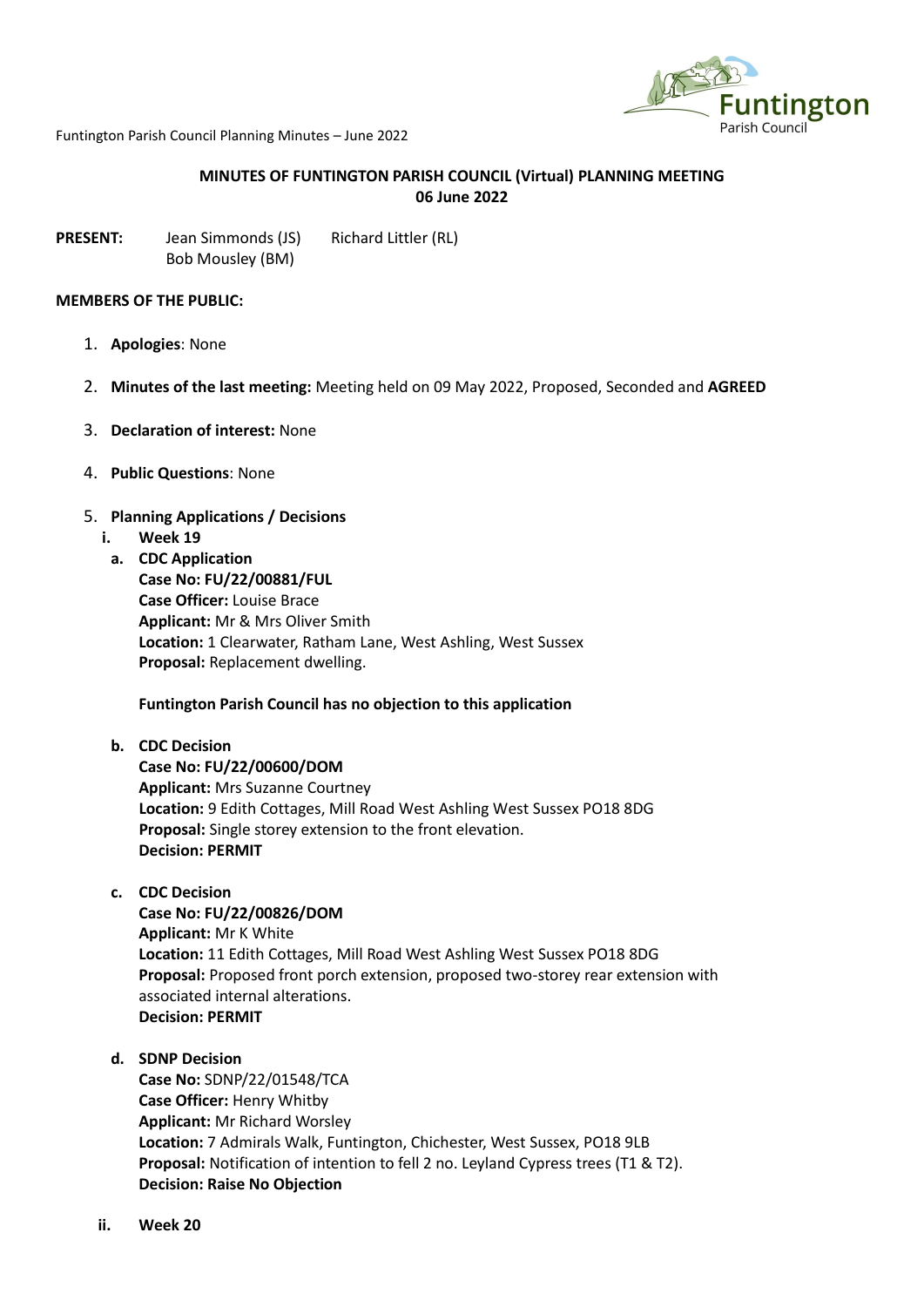

**a. CDC Application Case No: FU/22/01163/FUL Case Officer:** Maria Tomlinson **Applicant:** Mr Mark Penfold **Location:** Stockers Farm, Salthill Road, Fishbourne, West Sussex **Proposal:** Replacement dwelling, detached car barn and associated works (alternative proposal to extant permission FU/20/01726/FUL) - (Variation of condition 2 from planning permission FU/21/01404/FUL - Amendments to the siting of materials for car barn, garden shed and pergola).

## **Funtington Parish Council has no objection to this application**

## **b. SDNP Application**

**Case No:** SDNP/22/01848/HOUS **Type:** Householder **Case Officer:** Louise Kent **Applicant:** Mr & Mrs Richard & Christine Worsley **Location:** 7 Admirals Walk, Funtington, West Sussex, PO18 9LB **Proposal:** Replace 2 no. single garage doors with 1 no. large door. Lower cills to some of the rear windows and replacing all windows with double glazed upvc units.

## **Funtington Parish Council has no objection to this application**

#### **c. SDNP Decision**

**Case No:** SDNP/22/01154/TCA **Case Officer:** Henry Whitby **Applicant:** Ms Lynn Finnigan **Location:** The Vicarage, Church Lane, Funtington, Chichester, West Sussex, PO18 9LH **Proposal:** Notification of intention to crown thin by 20% on 1 no. Norway Spruce tree (T1). **Decision: Raise No Objection**

## **iii. Week 21**

**a. CDC Application**

**Case No: FU/22/00999/FUL Case Officer:** Maria Tomlinson **Applicant:** Mr John Heaver **Location:** Land South Of 5 To 8, Downs Road, Downs Road, West Stoke, Funtington **Proposal:** Provision of additional car parking spaces for the Design Vintage Cafe at the Kingley Centre, West Stoke.

## **A resident spoke on his concerns regarding this proposal: Background:**

- A temporary (3 month) car park was previously allowed in the proposed location under Covid rules.
- This 3 month period was exceeded and only reviewed once the residents made a complaint to the district Council.

# **Residents' Concerns:**

- There will be increased traffic to the area, the previous temporary car park was used not only by patrons of the retail outlets but also for visitors of Kingley Vale and as a stopover for those visiting the coast.
- Both the first and ground floors of the properties opposite are overlooked by the proposed carpark, this causes considerable privacy concerns to the residents.
- There are concerns with safety, as the increased traffic is further worsened by the narrowing of the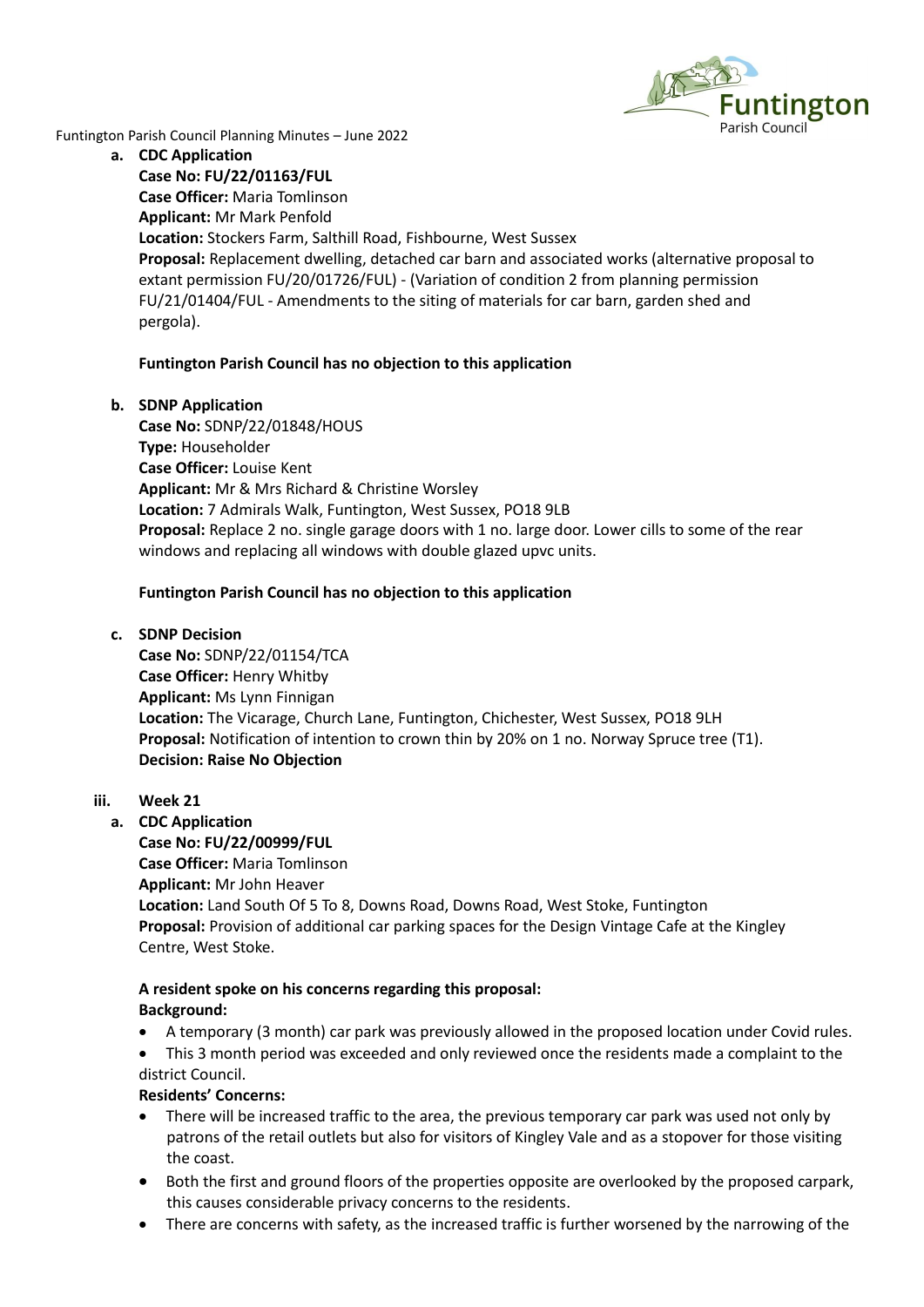

road. The houses front directly onto the road which raises concerns when exiting the properties. Due to the narrowness of the road and the character of the area there is no possibility of adding a pavement.

- There is no mains drainage in the area and therefore concerns that overflow water caused by the permeable surface will add to the septic tanks, causing back logging issues.
- It is felt that as the existing development has B1 permission for the offices but not for the retail operation, they do not have the correct permission for the current enterprise.
- The houses 5-8 are listed and are not allowed to upgrade windows to double gazing to mitigate the increased noise caused by the increased traffic.

## **FPC Discussion**

- Discussion regarding alternative parking on the actual Kingley site, which potentially should be utilised first, with the potential for a much smaller overflow car park in the proposed site if there is a proven need.
- BM advised that the reasons listed above and the suggestions previously put forward be included in the resident's objection letter but that the following should also be asked for:
	- o Analysis of road use
	- o Available parking on existing site
	- o Proven need for the number of spaces applied for
- BM suggested that the residents contact District Councillor David Palmer to Red Card the application

## **FPC objects to this application:**

- The proposal is inappropriate and in an unsuitable location.
- The proposal offers unsustainable soil management, the proposed surface has to be permeable and this has the potential for soil to become affected.
- The proposed site overlooks adjacent properties.
- There are more suitable potential areas for parking within the existing location which are not being looked at prior to this development.

## **b. CDC Application**

# **Case No: FU/22/01158/FUL**

**Case Officer:** Rebecca Perris

**Applicant:** Mr John Larking

**Location:** Oak Tree Barn, Southbrook Road West Ashling West Sussex

**Proposal:** Demolition of existing light industrial building and replacement with 1 no. 4 bedroom bungalow and detached open carport with associated driveway (permitted under FU/19/00961/FUL and varied under FU/20/00949/FUL) - Variation of Condition 7 planning permission FU/20/00949/FUL - changes to boundary treatments.

## **Funtington Parish Council has no objection to this application**

## **c. SDNP Decision**

**Case No:** SDNP/21/03874/LIS

**Case Officer:** Lauren Cripps

**Applicant:** Mr John Heaver

**Location:** West Stoke Farm House, Downs Road, West Stoke, Funtington, PO18 9BQ **Proposal:** Various internal and external alterations to existing house and outbuildings, including reducing level of the basement, removing columns in basement and increasing the depth of 2 no. light wells, removal of 1 no. of chimney and removal of 1 no. existing dormer. 2 no. ground floor side extensions, 1 no. proposed dormer, 1 no. proposed porch, alterations to fenestration and replacement windows.

**Decision: Approved**